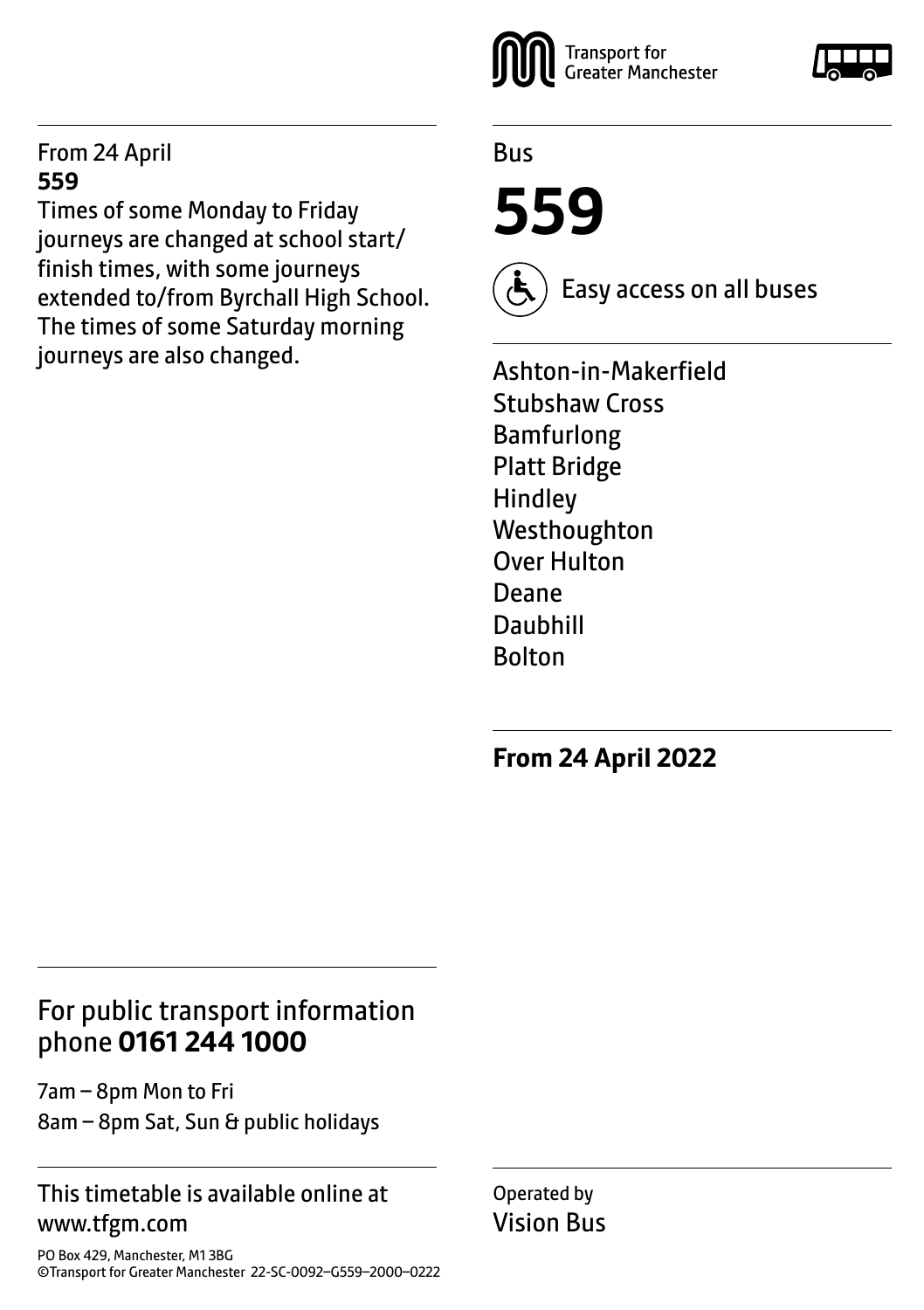# Additional information

# Alternative format

To ask for leaflets to be sent to you, or to request large print, Braille or recorded information phone 0161 244 1000 or visit www.tfgm.com

#### Easy access on buses



 Journeys run with low floor buses have no steps at the entrance, making getting on and off easier. Where shown, low floor buses have a ramp for access and a dedicated space for wheelchairs and pushchairs inside the bus. The bus operator will always try to provide easy access services where these services are scheduled to run.

# Using this timetable

Timetables show the direction of travel, bus numbers and the days of the week. Main stops on the route are listed on the left. Where no time is shown against a particular stop, the bus does not stop there on that journey. Check any letters which are shown in the timetable against the key at the bottom of the page.

# Where to find information about service changes

www.tfgm.com Bus station posters Leaflets from outlets.

# Tickets and information

Bus companies offer a range of tickets for use on their own buses. For travel on any service in the County, use System One tickets, including DaySaver. Travelshops provide tickets, information and journey planning advice on buses, trains and trams for work and pleasure.

# Using the 24 hour clock

Times are shown in four figures. The first two are the hour and the last two are the minutes.

0753 is 53 minutes past 7am 1953 is 53 minutes past 7pm



# Operator details

#### **Vision Bus**

Unit 1E Blackrod Interchange Station Road Blackrod Bolton BL6 5JE Telephone 01204 468 288

#### **Travelshops**

#### **Bolton Interchange**

Mon to Fri 7am to 5.30pm Saturday 8am to 5.30pm Sunday\* Closed

#### **Wigan Bus Station**

Mon to Fri 7am to 5.30pm Saturday 8.30am to 1.15pm and 2pm to 4pm Sunday\* Closed

\*Including public holidays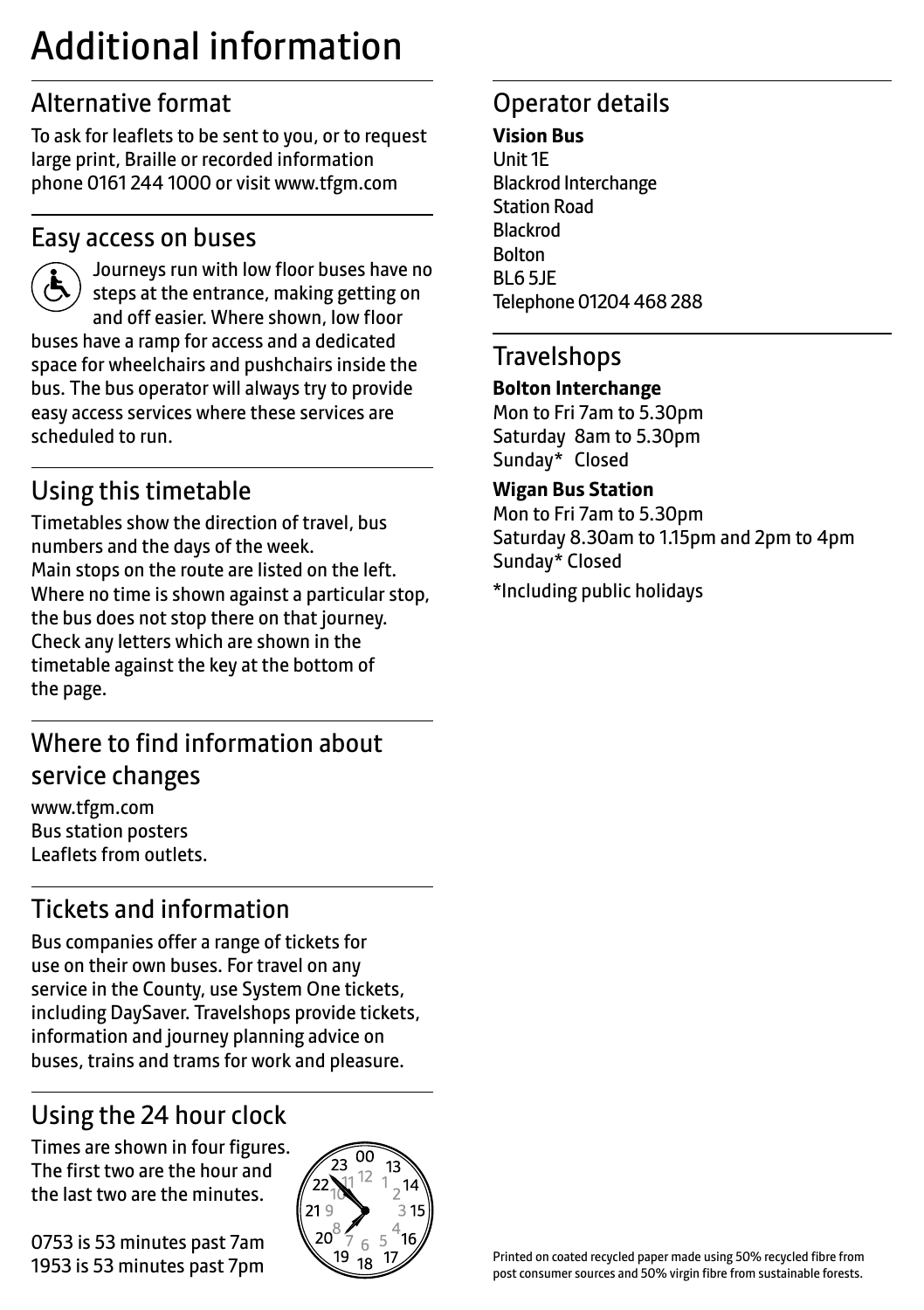# **559**



Bolton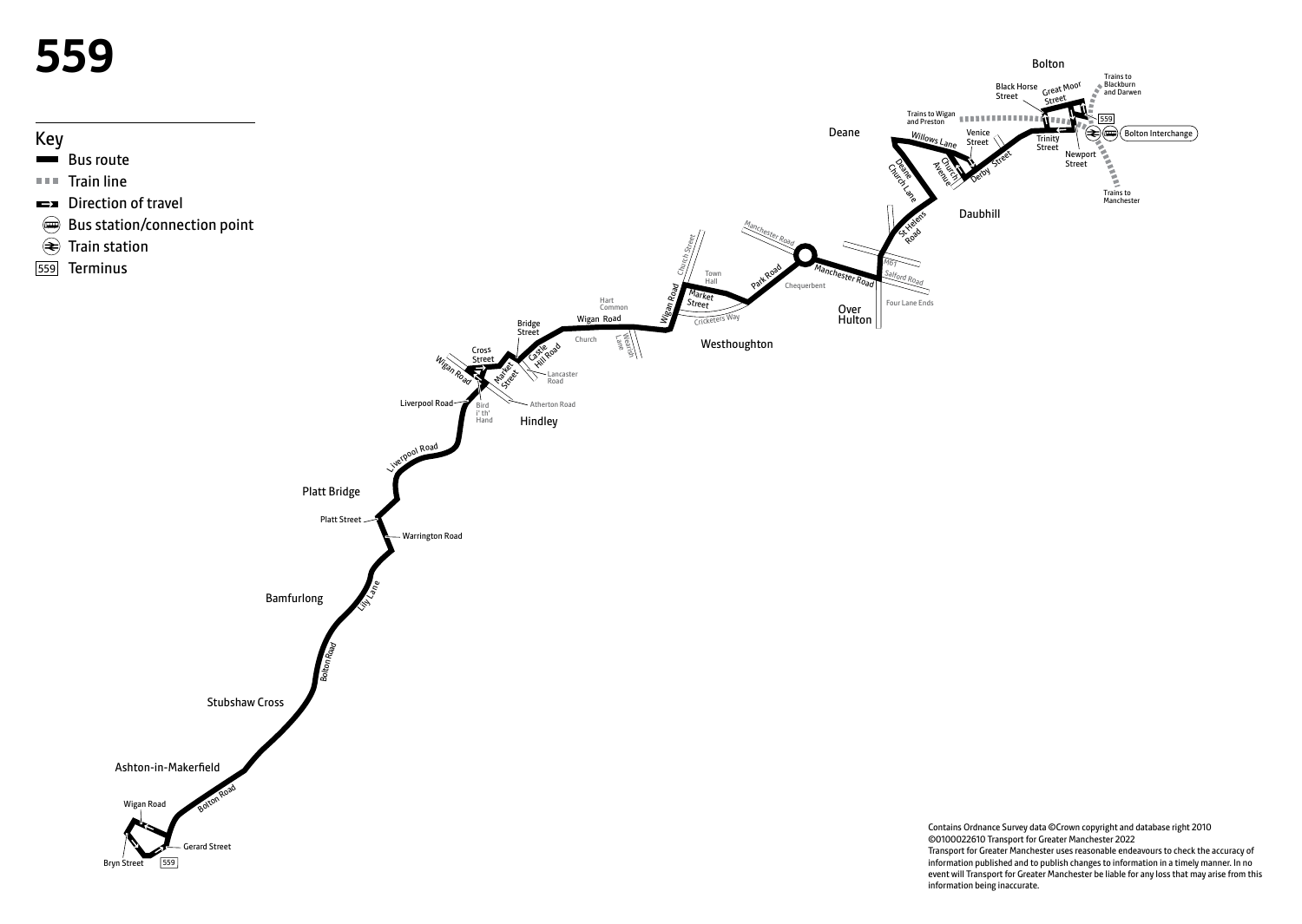#### Mondays to Fridays

|                                |      |                          |       |           | SH        | <b>SD</b> | SD   | SD         | -SH  |           |           |      |                |  |
|--------------------------------|------|--------------------------|-------|-----------|-----------|-----------|------|------------|------|-----------|-----------|------|----------------|--|
| Ashton, Gerard Street          | 0711 | 0814a 0917               |       | 1317      | 1417      | 1417      |      | 1520b 1529 |      | 1630      | 1741      | 1839 | 1943 2127      |  |
| Platt Bridge, Iceland          |      | 0720 0823 0926           |       | 1326      | 1426      | 1426      |      | 1532       | 1538 |           | 1640 1750 | 1848 | 1950 2134      |  |
| Hindley, Bird i' th' Hand      |      | 0727 0830 0932 and       |       | 1332      | 1433 1433 |           |      | 1544 1547  |      | 1648 1757 |           |      | 1854 1955 2139 |  |
| Hart Common, Church            |      | 0733 0836 0938 every     |       | 1338 1439 |           |           |      | 1552 1553  |      | 1653      | 1803      |      | 1900 2000 2144 |  |
| Westhoughton, Town Hall        |      | 0635 0740 0843 0945 hour |       | 1345      | 1447      |           | 1447 | 1601       | 1601 | 1701      | 1810      | 1907 | 2006 2150      |  |
| Over Hulton, Four Lane Ends    |      | 0642 0748 0850 0952      | until | 1352      | 1454      |           | 1454 | 1608       | 1608 | 1708      | 1817      |      | 2011 2155      |  |
| Deane Church Lane/Willows Lane |      | 0648 0754 0856 0958      |       | 1358      | 1500      |           | 1500 | 1614       | 1614 | 1714      | 1823      |      | 2016 2200      |  |
| Bolton, Interchange            |      | 0700 0808 0910 1010      |       | 1410      | 1514      |           | 1514 | 1628       | 1628 | 1728      | 1836      |      | 2028 2212      |  |

#### **Saturdays**

| 0724 0817<br>0732 0826<br>0737 0832 and | 1832 | 1817 1917 2117<br>1826 1924 2124 |           |                                                                                                                                  |
|-----------------------------------------|------|----------------------------------|-----------|----------------------------------------------------------------------------------------------------------------------------------|
|                                         |      |                                  |           |                                                                                                                                  |
|                                         |      |                                  |           |                                                                                                                                  |
|                                         |      |                                  | 1929 2129 |                                                                                                                                  |
|                                         |      |                                  |           |                                                                                                                                  |
|                                         |      |                                  |           |                                                                                                                                  |
|                                         |      |                                  |           |                                                                                                                                  |
| 0758 0858                               |      |                                  |           |                                                                                                                                  |
| 0810 0910                               |      |                                  |           |                                                                                                                                  |
|                                         |      |                                  | 1858      | 0742 0838 every 1838 1934 2134<br>0748 0845 hour 1845 1940 2140<br>0753 0852 until 1852 1945 2145<br>1950 2150<br>1910 2002 2202 |

#### Sundays and public holidays (except Christmas and New Year period)

| Ashton, Gerard Street          | 0917 1117 |           | 1317                               | 1517 | 1717 | 1917      | 2117 |  |
|--------------------------------|-----------|-----------|------------------------------------|------|------|-----------|------|--|
| Platt Bridge, Iceland          |           | 0924 1124 | 1324                               | 1524 | 1724 | 1924 2124 |      |  |
| Hindley, Bird i' th' Hand      |           | 0929 1129 | 1329                               | 1529 | 1729 | 1929 2129 |      |  |
| Hart Common, Church            |           | 0934 1134 | 1334 1534 1734 1934 2134           |      |      |           |      |  |
| Westhoughton, Town Hall        |           |           | 0940 1140 1340 1540 1740 1940 2140 |      |      |           |      |  |
| Over Hulton, Four Lane Ends    |           |           | 0945 1145 1345 1545 1745 1945 2145 |      |      |           |      |  |
| Deane Church Lane/Willows Lane | 0950 1150 |           | 1350 1550                          |      | 1750 | 1950 2150 |      |  |
| Bolton, Interchange            |           |           | 1002 1202 1402 1602 1802 2002 2202 |      |      |           |      |  |
|                                |           |           |                                    |      |      |           |      |  |

For details of buses during the Christmas and New Year period, please phone 0161 244 1000

Bus 559 is provided with the financial support of Transport for Greater Manchester

a – Starts from Byrchall High School at 0812 on schooldays only. b – Starts from Byrchall High School at 1515

SD – Schooldays only. SH – School holidays only

& - All bus 559 journeys are run using easy access buses. See inside front cover of this leaflet for details